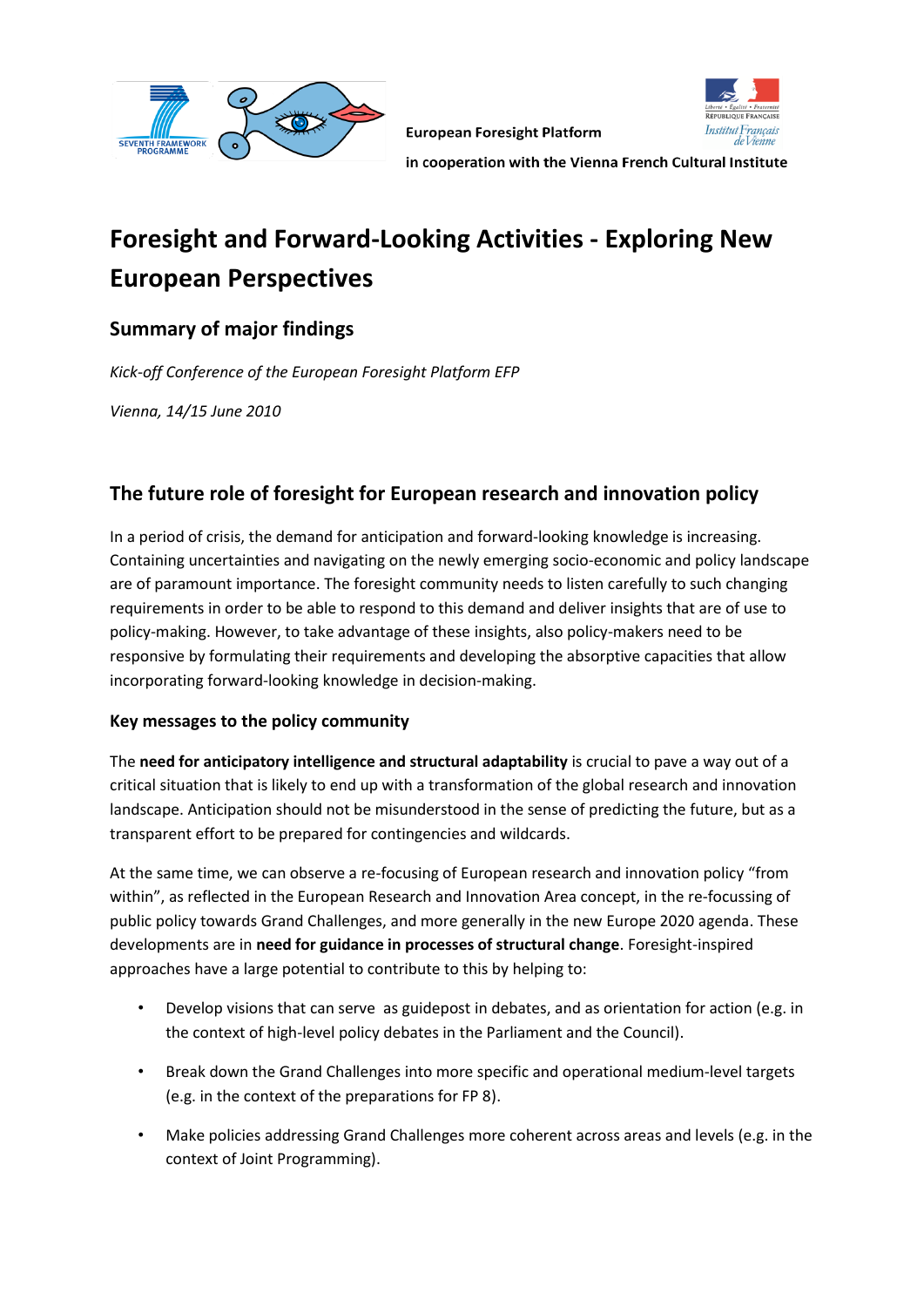

**European Foresight Platform** 



in cooperation with the Vienna French Cultural Institute

For foresight to become effective and useful in this sense, changes in the governance of research and innovation policy are also required. The **capacity to generate and to absorb forward-looking intelligence** needs to be established at all decision levels, from local to European to global. Currently, too much emphasis is still put on drawing lessons from past (which is certainly instructive!) rather than exploring pathways into new territories and the corresponding consequences. This change requires to:

- Establish a new thinking and mentality that is based on strategic anticipation and action.
- Establish forward-looking functions of strategic anticipation closer to the centres of decisionmaking. In the EU, as in several Member States, such functions are still missing at higher policy levels, as, for instance, at the level of the European Council.

There is a role for dedicated European level **foresight activities associated to Grand Challenges** that require a genuinely European approach. They should be complementary to and drawing on national and regional foresight results, especially in those areas that can be addressed by way of multi-lateral cooperation in Europe and beyond.

#### **Key messages to the foresight community**

The foresight community needs to respond to this new global and policy context if it is to have a future itself. This will imply dealing with a number of new requirements.

A **new generation of "strategic anticipation"** needs to be established that emphasizes the ability to handle contingencies and reflects the diversification trends in our society. The foresight community will have to deliver the right concepts, processes and mental models for dealing with an open future and enable a leap forward in anticipatory decision-making.

A **better integration of different forward-looking communities** and their respective methodologies for dealing with future challenges is needed. Existing approaches need to be combined and configured in such a way that credible, robust and plausible outcomes are generated that support policy development and policy learning. More specifically, this implies that:

- A stronger emphasis must be put on "sense-making" by means of novel forms of conceptual (e.g. new epistemologies) and simulation modelling (e.g. gaming, agent-based modelling) that change the way we think about the world. These models should help improve the coherence and transparency of foresight results, by providing better future topologies as well as quantitative modelling results.
- There is a need to combine visionary, participatory and modelling approaches as the basis for designing better ways to organize the world we are living in. Different areas have developed different approaches for handling the future. In security and defence, thinking in terms of wildcards and scenarios has a long-standing tradition, whereas in energy and transport, quantitative modelling approaches are well established.